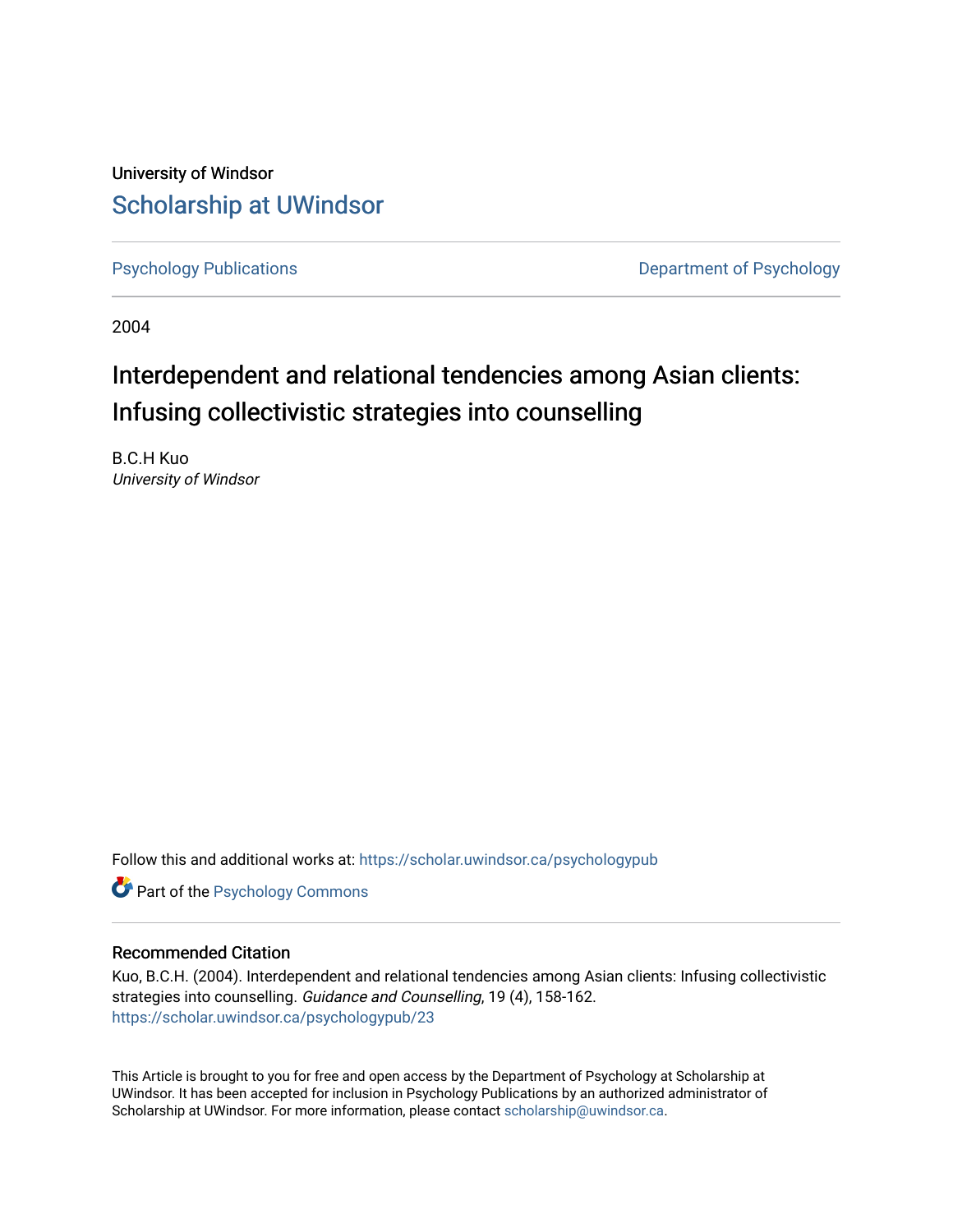# **Interdependent and Relational Tendencies among Asian Clients: Infusing Collectivistic Strategies into Counselling**

### **Ben C.H. Kuo**

University of Windsor

Individuals of Asian descent (including East Asians and South Asians) constitute one of the fastest growing segments of Canadian society, with the 2001 Canadian census reporting an increase of 27 percent since the 1996 census (Statistics Canada, 2001, 1996). In 2000, Asians represented nearly 10 percent of the total Canadian population. Thus it is not surprising that the demand for culturally responsive mental health services for Asians has increased. However, for many Asians, counselling and professional psychological services remain foreign concepts and are sought only as a last resort in dealing with emotional and interpersonal problems. Underutilization of mental health services among ethnic minorities, including Asians, persists despite heightened efforts to ensure greater cultural sensitivity and competency in counselling and other psychologicical interventions with these groups (Akutsu, 1997; Sue & Sue, 2003). These concerns point to the enduring scepticism of many Asians regarding the efficacy of many psychological services.

One particular dimension that has been identified as critical in understanding the service gap is the strong collectivism associated with Asians beliefs and the deeply entrenched individualistic assumptions related to the practice and the practitioners of mental health services in North America. The conflict between collectivism and individualism has frequently been noted in the multicultural counselling literature; however, discussion of the issue has included only limited, tangible suggestions for counselling practitioners. In a recent commentary, Williams (2003) highlighted the disconnectedness between our knowledge of collectivism-individualism worldviews and our understanding of how these worldviews are reflected in counselling

and psychotherapy processes. To bridge the gap, counselling professionals need practical recommendations to help them negotiate between their training in predominantly individual-centred models of the helping relationship and the needs of their clients who operate within a collectivistic framework.

In this article, I use the case of Asians to highlight the collectivistic elements inherent in Asian helpseeking patterns, problem-solving styles, and stresscoping responses. I then offer recommendations for specific counselling strategies that complement Asians' collectivistic orientation. It should be noted that although generalized observations are made about Asians for heuristic purposes, these generalizations must be considered in the context of diverse countries of origin, ethnic identity, acculturation levels, generation statuses, and migration statuses among individuals belonging to different Asian subgroups.

#### **ISSUES**

Conflicting cultural values between North American counselling and mental health practitioners and culturally diverse clients have been cited as one of the primary barriers impeding ethnic minority's access to professional psychological help (Kim, Atkinson, & Umemoto, 2001; Tata & Leong, 1994). Traditional psychological interventions are premised on the individualism characteristics of western counselling and psychotherapy (Katz, 1985; Sue & Sue, 2003). Individual clients are seen as fundamentally autonomous at the core; clients are believed to be fundamentally able to change their circumstances. These individualistic values internalized by counselling and mental health professionals, however, contradict traditional Asian collectivistic and relational views on health, wellbeing, help-seeking patterns, and coping approaches.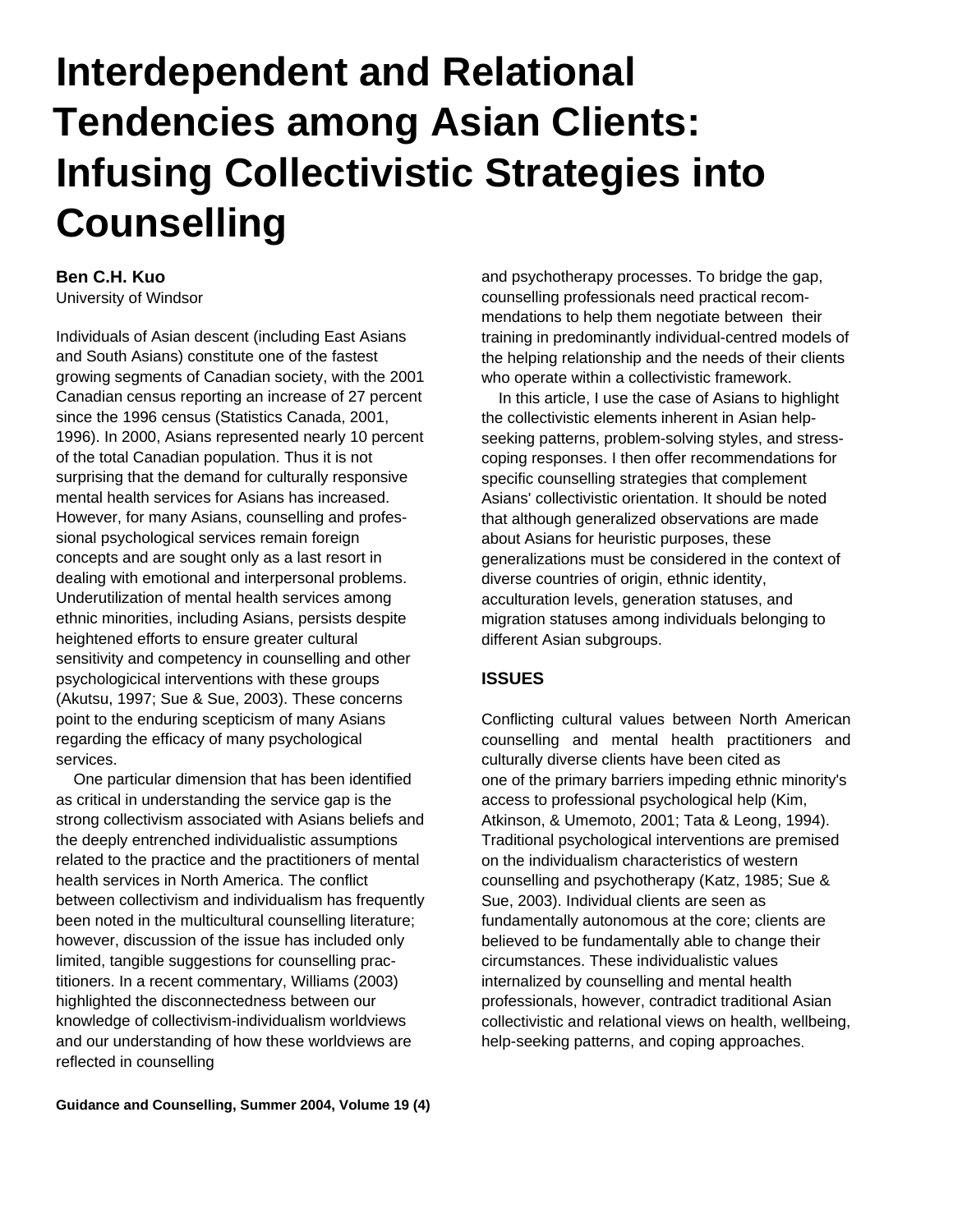Reflecting this discrepancy, recent studies continue to find that Asian university students in North America resist seeking professional counselling when problems arise (Yeh, Inose, Kobori, & Chang, 2001). Many of these students see the available western-style counselling as conflicting with their group-oriented and interpersonally based problem-solving and coping strategies (Akutsu, 1997; Yeh & Wang, 2000). The resultant effects include underutilization of mental health services, premature termination of counselling, poorer short-term treatment outcomes, and lower satisfaction with therapists among Asian Americans. I submit that one remedy to the overly individualistic-focused nature of traditional counselling and psychological services is to infuse collectivism into counselling training and practice when working with relationally oriented and interdependent clients.

#### **COLLECTIVISM AND INTERDEPENDENT SELF-CONSTRUAL**

The psychologies of Easterners and Westerners have been explained in terms of the divergence between the collectivistic and interdependent orientation of the former and the individualistic and independent tendency of the latter (Heine, 2001). The growing body of cross-cultural research on worldviews and self-construals has shed light on cultural differences in behaviours, perceptions, and experiences between and within groups. Collectivism is defined as a worldview established on the belief that the need and welfare of the social group to which a person belongs take precedence over that of the individual. According to Triandis (2001), collectivists are "interdependent within their in-groups (family, tribe, nation, etc.), give priority to the goals of their in-groups, shape their behaviours primarily on the basis of in-group norms, and behave in a communal way." (p. 909).

At the individual and psychological level, collectivism is connected to the concept of interdependent self-construal, which represents a flexible, variable, and socially-defined self that has collective, contextual, connected, and relational

qualities (Markus & Kitayama, 1991). The person is characterized by a "shifting self" -a self that is "integrated with one's interpersonal, not indi vidual, responsibility and responds and changes according to various influences such as feelings, place, time, and social situation" (Yeh & Hwang, 2000, p. 423). Collectivism and interdependence characterize the deep value structure of the Asian worldview (Heine, 2001).

#### **INDIGENOUS ASIAN PROBLEM-SOLVING STYLES AND COPING STRATEGIES**

The effects of interdependent self-construal have been found to pervade the domains of cognitions, motivations, and emotions (Markus & Kitayama, 1991). Of particular importance to counselling and psychotherapy services is the way in which collectivism and interdependent self-construal are manifested in Asians' preferred manners of helping, problem-solving styles, and stress-coping responses. It has been found that coping behaviours among Asians are often communallyand relationally- based (Kuo, Roysircar, & Newby-Clark, 2004); that is, Asian coping responses often involve others (Le., family, community, peers), either as a source of assistance or a frame of reference. For example, studies have found that native Japanese undergraduate students in Japan and Asian undergraduate students in the United States adopted collective coping methods by keeping problems in the family, seeking assistance from families, friends, and social groups, and participating in social and familial activities (Yeh, et al., 2001; Yeh & Wang, 2000).

More recently, Kuo et al. (2004) tested a new coping scale developed to measure collectivistic and individualistic dimensions of coping in samples of Chinese adolescents and Asian university students in Canada. The results revealed three types of coping. Collective and avoidance coping approaches correspond to Asian values of conformity to norms, family honour (e.g., filial piety), social harmony (e.g., interpersonal conflict avoidance), emotional control, and humility. More traditional participants (Le., less acculturated Chinese adolescents and more inter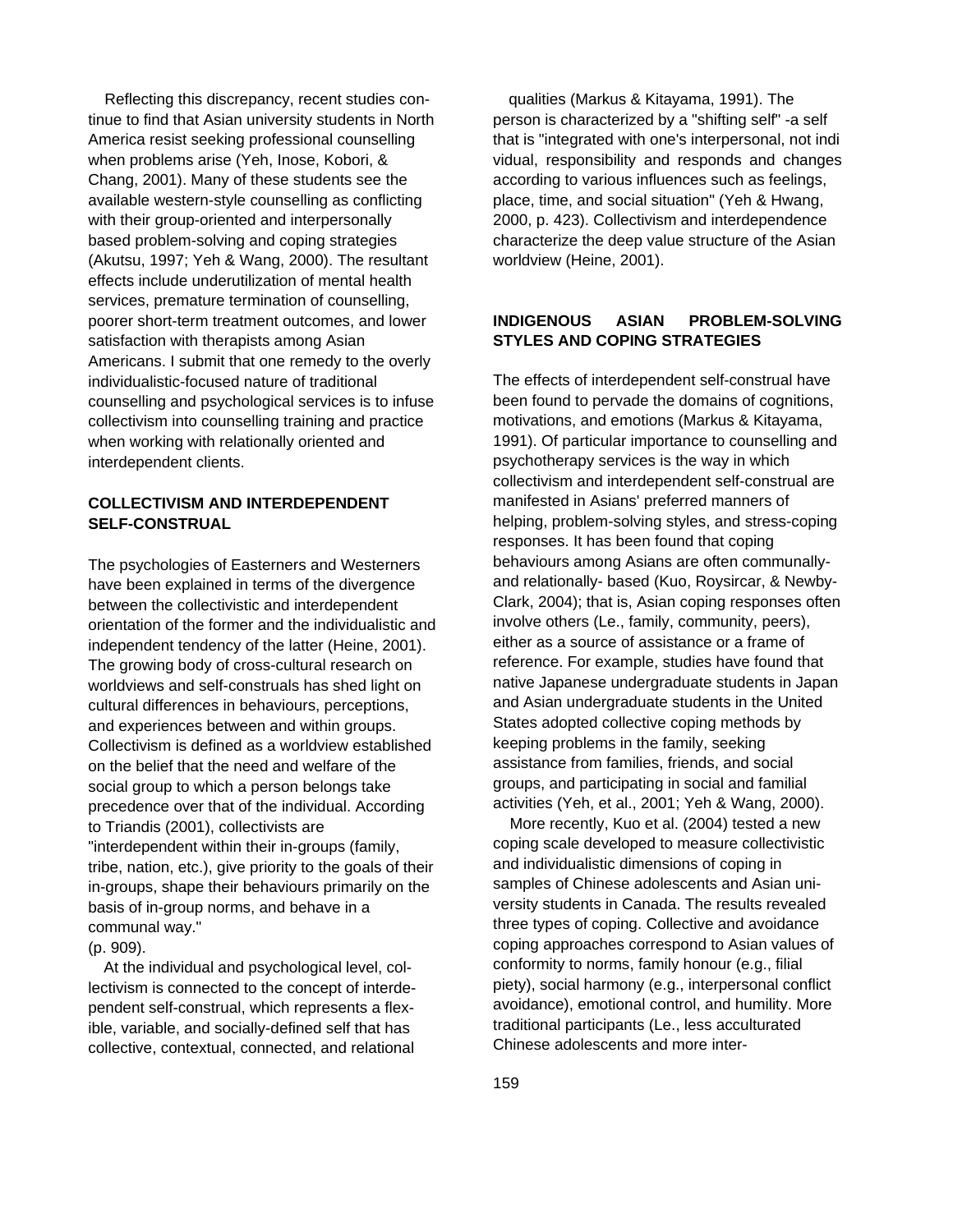dependent Asian university students) were more likely to resort to these strategies to deal with stress. More specifically, the collective coping strategies encompass the coper's cognitive appraisal of coping actions relative to the individual's cultural and familial norms and the behaviours and perspectives of the individual's significant others. This weighing process preceding one's response reflects social cognition and motivation stemming from Asian interdependent self-construal (Markus & Kitayama, 1991). The results are consistent with Yeh et al.'s (2001) study, which found that Japanese students' collective identity (e.g., valuing the importance of one's ethnic group, community, religion, and language) was a good predictor of the tendency to cope by seek helping from family members.

#### **COLLECTIVISTIC COUNSELLING STRATEGIES**

To optimize the relevance and efficacy of counselling and psychological services to Asians. creative adaptations of standard counselling practice are imperative. Drawing from the Asian communal and relational worldview, the following recommendations are offered with the intention to infuse collectivism and interdependency into the counselling relationship and process with Asian clients.

#### **IMPLEMENTING DIRECT COUNSELLING APPROACH WITH THERAPEUTIC GAINS**

Asian collectivism denotes an adherence to a structured set of social relationships and family hierarchy. With well-defined roles for individuals (e.g.; superiors versus subordinates), there is low tolerance for status and role ambiguity in relationships. Consequently, the implication for counselling is that the counsellor's and client's respective roles and tasks and the counselling process and goals must be clearly spelled out and explained to the client at the outset of therapy. The hierarchical and paternalistic social structure that characterizes Asian communities also implies that trust and respect are given to those who hold high social status or who

achieve expert status through training, education, and experience. More traditional Asian clients prefer counsellors who take an authority or expert role and conduct counselling with a clear directive and structure (Kim et al., 2001). Counsellors who engage clients by offering advice, suggestions, information, and solutions, and who engage clients in problem-solving are thus seen as more effective and credible than those who utilize non-directive approaches (Wong & Piran, 1995).

Moreover, the concept of reciprocity in the form of "gift-giving" is prevalent in Asian tradition. In the therapeutic context, the counsellor's gift giving in the form of imparting to the client tangible gains early in the counselling relationship is both culturally appropriate and desirable. Kim et al. (2001) note that Asian clients who adhere strongly to traditional values expect immediate therapeutic gains, such as symptom relief. Thus, for example, in the case of an anxiety laden Asian student whose struggle with career/ academic problems stems from conflict with her parents and family, the counsellor would focus early sessions on concrete tasks, such as teaching the client breathing techniques and relaxation exercises. Only after the client experiences some positive gains through counselling should the counsellor focus on the core issues of the student's conflict with the family.

#### **INTEGRATING A MULTI-LEVEL TEAM APPROACH**

Within an interdependent social system, a member in distress is likely to be offered assistance from several other members in the same community. This group orientation among Asians denotes that when an Asian family reaches out for help, it might simultaneously draw upon the resources and support of members of the immediate and extended family, trusted neighbours, credible local leaders of the community, or other professionals. Therefore, aligning counselling interventions with the Asian pattern of help seeking demands the augmentation of conventional individual counselling with a multilevel intervention. Yeh and Wang (2000) suggest that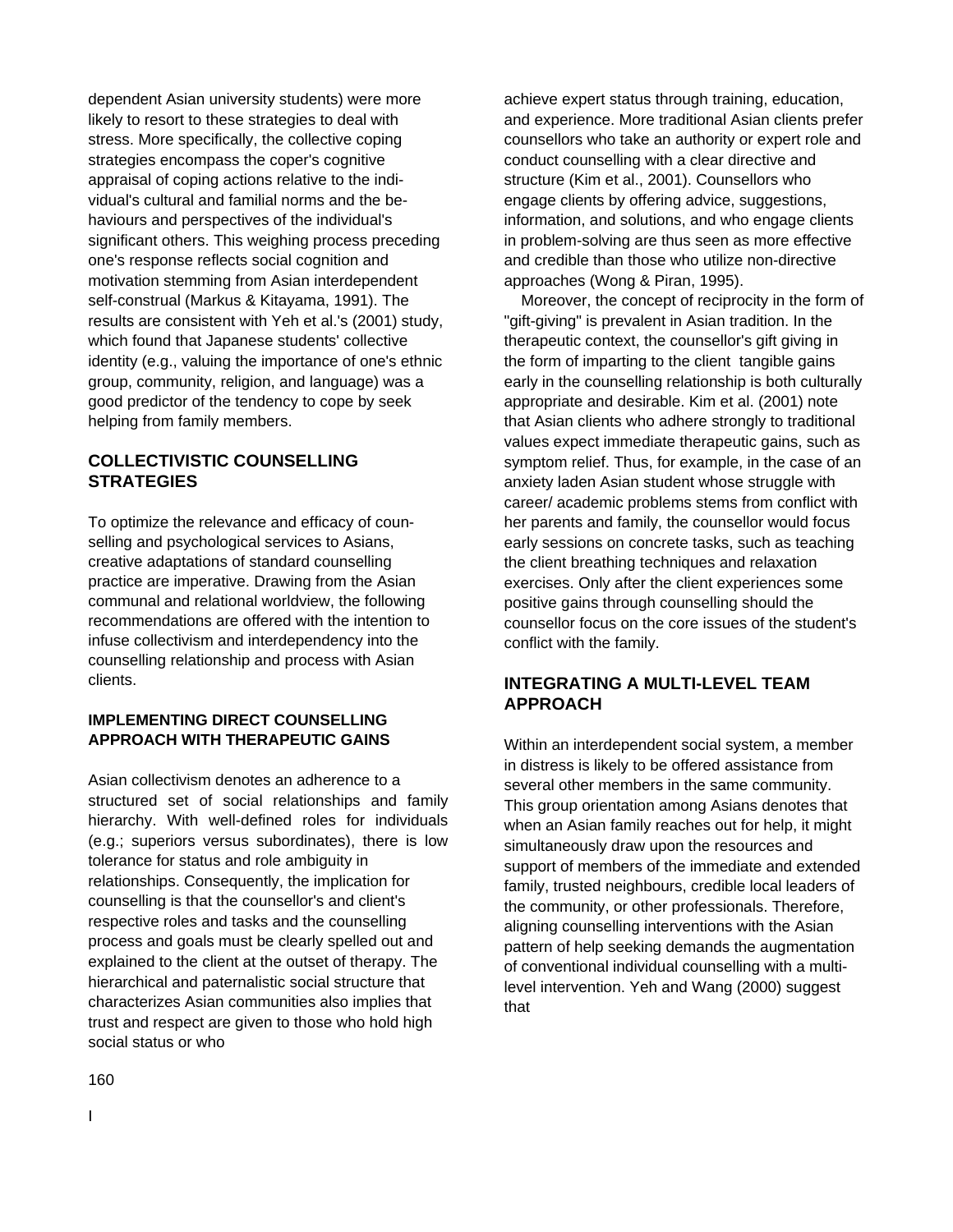a team strategy is useful in working with Asian clients. For instance, in working with an Asian university student who reports psychosomatic symptoms resulting from acculturative and adjustment stress, the counsellor might take a proactive role in coordinating and/or referring the client to a physician to monitor his medical condition, a student peer program to provide additional support, an ethnocultural organization on campus that shares his linguistic and cultural background, and an academic advisor or course instructor to support his school work. Meanwhile, the counsellor and client explore personal issues and emotional difficulties arising from the client' s cultural transition at only is this multiple-level, helpseeking approach consistent with Asian beliefs in group interdependence, but it also serves pragmatic needs by maximizing the client's chances of finding one or more solutions to the problem.

#### **FACILITATING COLLECTIVE AND RELATIONAL COPING RESPONSES**

As discussed in the previous section, less acculturated and more interdependent Asians have been found to cope by appraising their stress responses with reference to their cultural and familial standards or to their important others' behaviours and opinions (Kuo et al., 2004). Asians are also more likely to use avoidance coping strategies in the forms of attention-diversion, averting stressors, and escapism. Diverting attention from stressors suggests Asians' cultural beliefs in forbearance, endurance, and nonaction (Kuo et al.).

In addition to exploring self-focused coping approaches with clients (e.g., direct action to change the stressor), counsellors should also facilitate Asian clients' consideration of relational and interpersonal strategies. These latter methods may very well be part of clients' existing coping repertoires but are often neglected in individual counselling. Clients should be encouraged to consider or develop collectivistic coping responses that might include consulting with and appealing to the wisdom and opinions of parents, siblings, extended family members, and

authority figures. Counselling may also involve cognitively referencing what these important others might do to cope with a similar stressful situation (Kuo et al., 2004). Counsellors should be particularly mindful of the fact that for acculturating new immigrants and international students, groupand value-referencing types of collective coping may be especially valuable. For these individuals in facing a new cultural environment, family, co-ethnic peers, and the ethnic community become a particularly crucial cognitive and behavioural frame of reference for their stress responses.

#### **INC0RP0RATING FAMILY INTO THE COUNSELLING PROCESS**

The profound familial influence on the self-definition and well-being of Asian individuals epitomizes their strong interdependent attitudes. In Kim, Atkinson, and Yang's (1999) study of Asian Americans, more than half of the empirically derived Asian cultural values among Asian Americans centred on familial relationships and obligations. It is therefore crucial for counsellors to quickly assess a client's individual identity in relation to his or her immediate and extended families early in counselling. Any perceived conflicts with the family or in-group, or acquiescence on the part of the client might provide clues to the role family and in-group play in the client's life. Similarly, an Asian client's presenting problems should be conceptualized within his or her family and social context. A counsellor may thus inquire what role the client's family plays in the client's current problems and in the client's efforts to resolve these issues.

Subsequently, the extent to and capacity in which the client's family should be involved in the counselling process must be determined. Wong and Piran (1995) suggest that the options for counsellors range from simply focusing more on getting to know the client's family and the client's role in it, based on the client's description, to having the family actually participate directly in some aspects of the counselling process. The observation of the client's family dynamic offers the counsellor insights into the